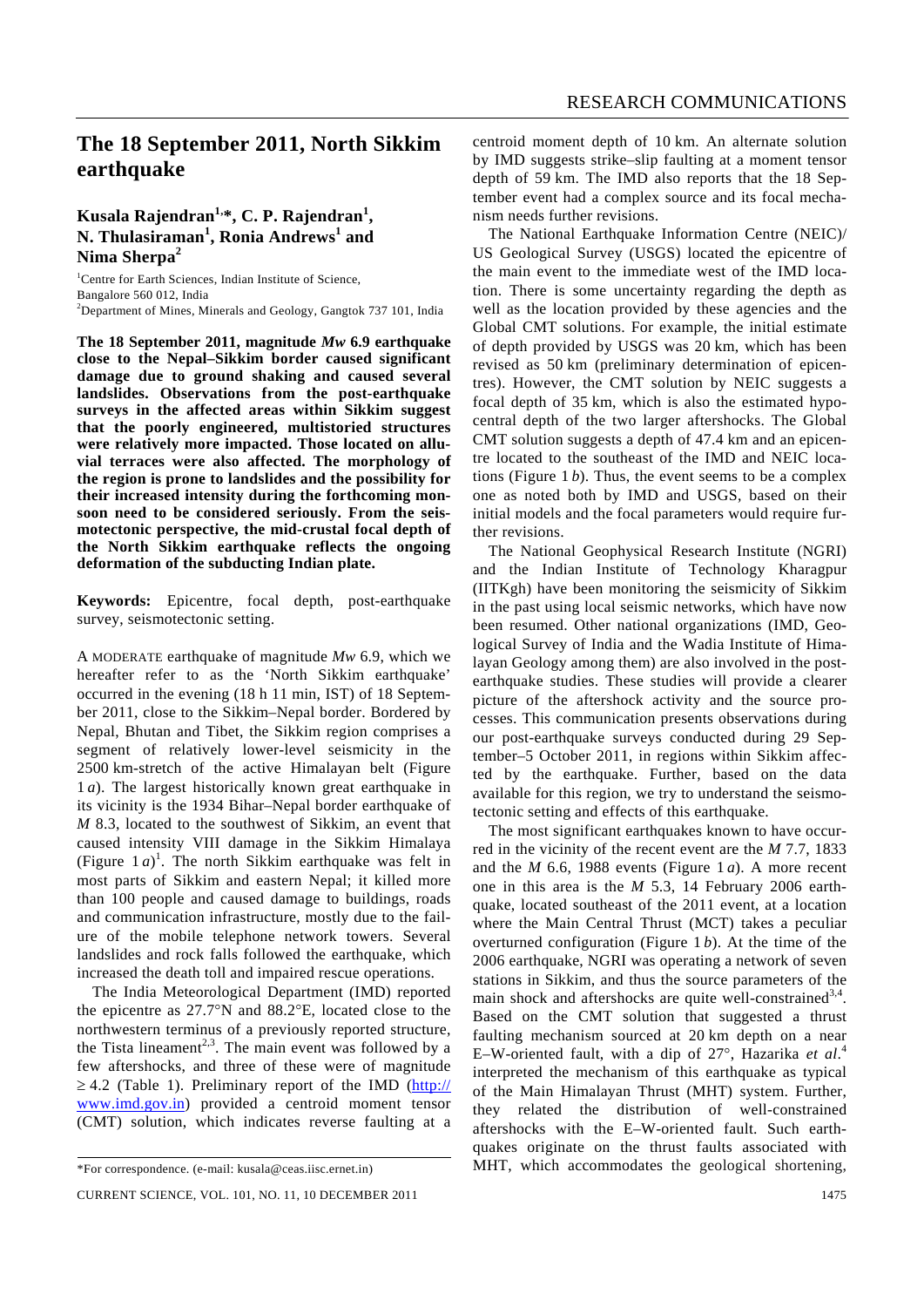## RESEARCH COMMUNICATIONS



Figure 1. *a*, Map showing the Main Himalayan Thrust (MHT) and the significant earthquakes (modified from Rajendran and Rajendran<sup>9</sup>). The star shows the location of the 2011 North Sikkim earthquake. Square in dashed line is the area shown in (*b*). *b*, Area identified in (*a*) showing the major thrust faults (MHT, MBT and MCT) and the selected subset of micro earthquakes (*M*<sub>L</sub> 2.0–5.0) located by HIMNT<sup>8</sup> . Right panel shows focal mechanism solutions for selected earthquakes. Location of the 2011 earthquake is shown by stars; IMD (purple) NEIC (red) and Global CMT (orange). Note the NW–SE oriented cluster of deep crustal (> 50 km) earthquakes marked by the red dots.

estimated as  $21 \pm 1.5$  mm yr<sup>-1</sup> on an average, over the Holocene<sup>5</sup>.

 Later analysis of the data collected by the local network operated by NGRI suggested transverse tectonics rather than underthrusting in this region<sup>4</sup>. Other studies based on relocation and re-evaluation of focal mechanism solutions<sup>6</sup>, as well as analysis based on the Himalayan Nepal Tibet Seismic experiment  $(HIMNT)^{7,8}$  have also

suggested mid-to-deep crustal strike–slip faulting as the dominant style of deformation in this region. The wellconstrained microearthquake data recorded by the close network of 29 seismic stations of HIMNT, located between 80–92°E and 26–30°N, have identified a cluster of earthquakes ( $M_L \leq 4.0$ ) at sub-Moho depths (>60 km), trending in the WNW to ESE direction beneath the High Himalaya and Southern Tibetan Plateau (Figure 1 *b*). The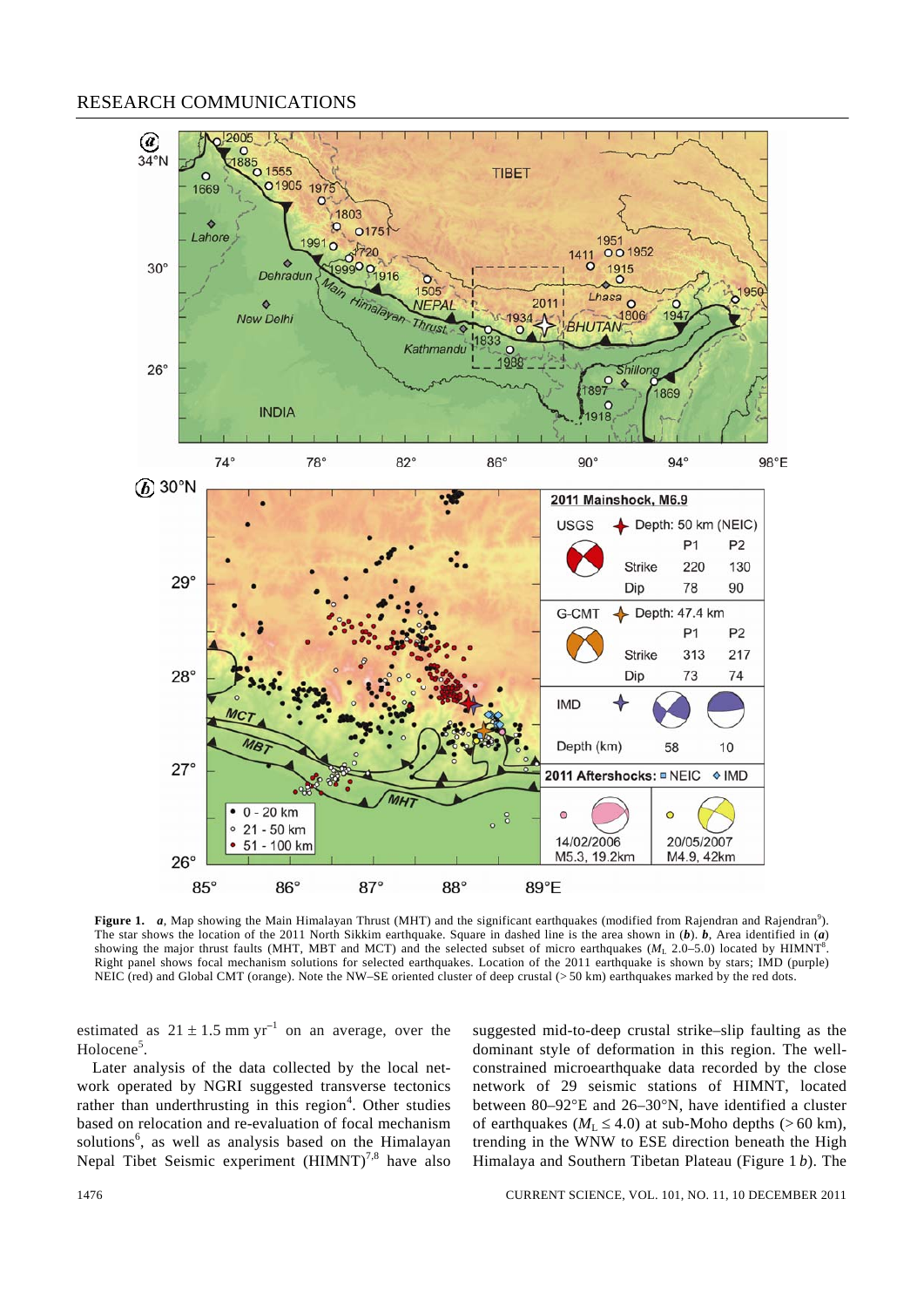| <b>RESEARCH COMMUNICATIONS</b> |
|--------------------------------|
|                                |

| Epicentral parameters of the main shock and significant aftershocks<br>Table 1. |                |                        |                         |              |           |                |  |
|---------------------------------------------------------------------------------|----------------|------------------------|-------------------------|--------------|-----------|----------------|--|
| Date                                                                            | Origin time    | Latitude $(^{\circ}N)$ | Longitude $(^{\circ}E)$ | Depth $(km)$ | Magnitude | Source of data |  |
| 18/09/2011                                                                      | 12:40:51.78    | 27.72                  | 88.14                   | 50           | 6.9       | <b>NEIC</b>    |  |
| 18/09/2011                                                                      | $18:11$ (IST)  | 27.70                  | 88.20                   | 10           | 6.8       | <b>IMD</b>     |  |
| 18/09/2011                                                                      | $13:11:59.58*$ | 27.48                  | 88.50                   | 35           | 4.8       | <b>NEIC</b>    |  |
| 18/09/2011                                                                      | 13:11:59.00    | 27.60                  | 88.50                   |              | 5.0       | <b>IMD</b>     |  |
| 18/09/2011                                                                      | $13:54:20.01*$ | 27.28                  | 88.30                   | 35           | 4.7       | <b>NEIC</b>    |  |
| 18/09/2011                                                                      | 13:54:17.00    | 27.50                  | 88.40                   |              | 4.5       | <b>IMD</b>     |  |
| 18/09/2011                                                                      | 21:51:52.00    | 27.60                  | 88.40                   |              | 4.2       | <b>IMD</b>     |  |
| 22/09/2011                                                                      | 16:44:43.00    | 27.60                  | 88.40                   |              | 3.9       | <b>IMD</b>     |  |

\*Same event reported by different agencies.



**Figure 2.** Map of Sikkim showing the approximate location of the epicentre and areas most affected by the earthquake and the subsequent landslides (dashed area). Sites discussed in the text are shown.

focal depth estimates of the earthquakes located by HIMNT are based on a close network of stations and better velocity model derived from the experiment. We believe that the depth estimate of 47.4 km provided by the Global CMT for the 18 September earthquake may be more representative of the seismogenic source in this region. Thus, the North Sikkim earthquake, located at the southeastern edge of the NW–SE-oriented cluster of earthquakes reported based on the data from the HIMNT network<sup>7,8</sup>, may be considered as the largest event in this group of mid-to-deep crustal earthquakes.

CURRENT SCIENCE, VOL. 101, NO. 11, 10 DECEMBER 2011 1477

 The focal mechanism solution for the main shock suggests dextral strike–slip faulting, possibly along a NW– SE oriented fault. This trend is consistent with the structural trend defined by the well-located microearthquakes as well as the fault plane inferred from well-constrained focal mechanisms<sup>7,8</sup>. Another recent earthquake of magnitude 4.9 located to the southeast of the 2011 epicentre, also belongs to the category of mid-to-deep crustal, dextral strike–slip faulting events originating on the NW–SEoriented fault plane (Figure 1 *b*, bottom right panel). There is disparity in depth estimates between NEIC and Global CMT for this event too, as the former places it at 15 km and the latter at 42 km. Thus, there seems to be some discrepancy in the depth estimates for earthquakes in this region, probably due to the differences in the velocity models used. However, considering the consistency with the range of depth based on the HIMNT data, we consider that the 18 September earthquake occurred by right lateral strike–slip faulting on a NW–SE-oriented fault. The role of the morphologically conspicuous Tista lineament in generating these strike–slip faulting earthquakes in this region as previously suggested<sup>2</sup>, needs to be explored.

 The North Sikkim earthquake caused damage in a large area close to its epicentre as well as in Gangtok, the state's capital and several areas in south Sikkim. Regions in the immediate vicinity of the epicentre, located close to the Sikkim–Nepal border are occupied by high mountains bordering southern Tibet and they are sparsely populated. Accessibility to these regions was further restricted due to the landslides and rock falls that blocked the roads and mountain passes. Locations where significant damages were observed are shown in Figure 2. Sites closest to the epicentre that we could access by road are located in the village of Chungthang, about 50 km southeast of the epicentre. Several buildings, mostly multistoried, were damaged here, and the Moonlight School, a five-storied building in Chungthang town is prominent among them. While several new buildings here developed only minor cracks, it was mostly the older buildings that suffered maximum damage, and invariably the damage could be related either to poor construction and/or the location of the building on colluvial terraces.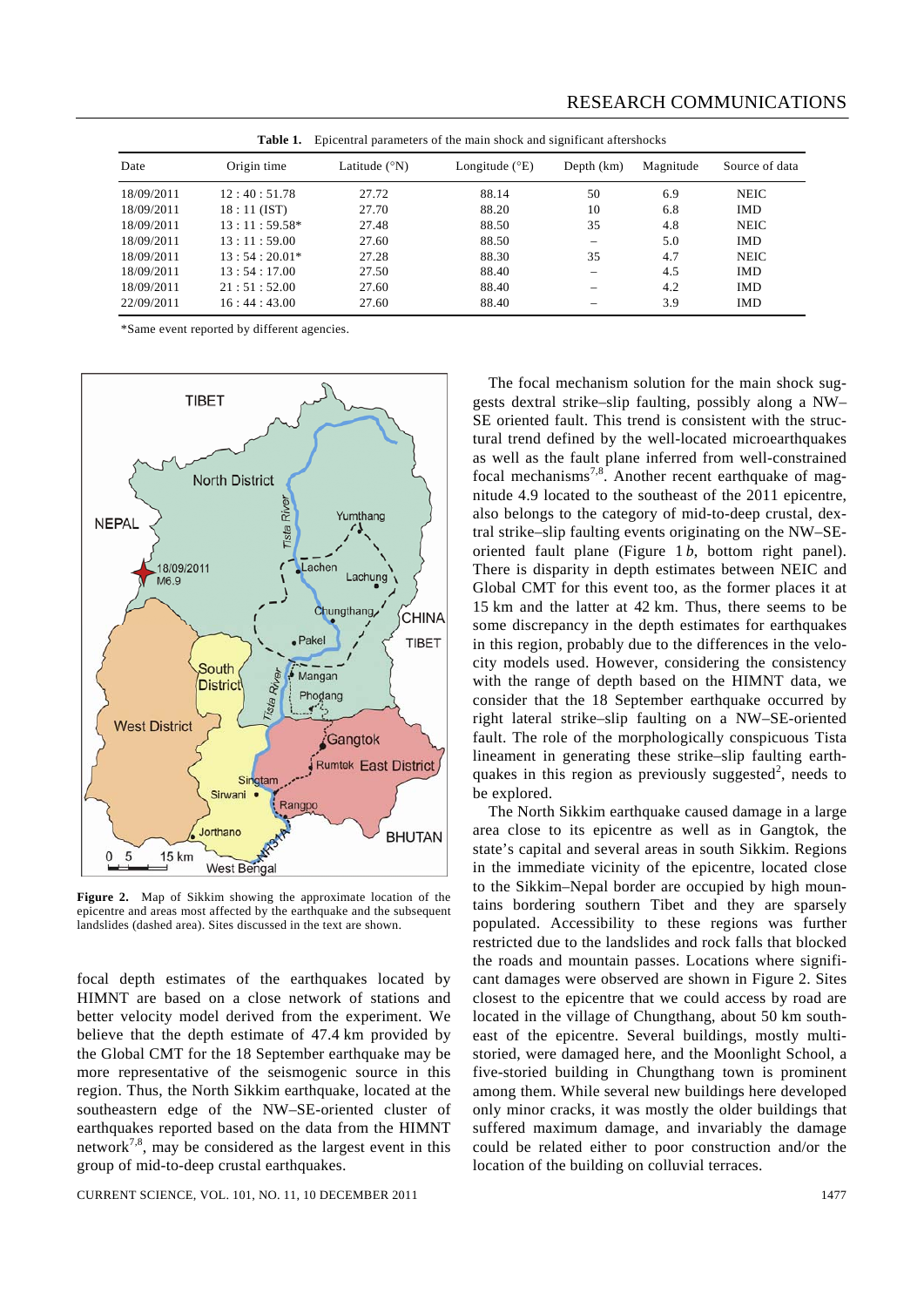## RESEARCH COMMUNICATIONS

 Lachung, located about 60 km east of the epicentre also suffered severe damage, mostly from landslides and rock falls, and the village was not accessible by road during the time of our survey. The area of maximum damage, which covers this village, as shown in Figure 2, is based on inputs from aerial surveys conducted by the Land Revenue and Disaster Management Department, Government of Sikkim, which is also involved in rescue and relief operations.

 The construction activities related to the Tista River Hydel Power Project are in their final stages and the 14 km-long diversion tunnel has been completed. The interior of the tunnel, about 1.2 km below the surface at some locations, showed no evidence of shaking by way of any displacement or freshly developed cracks. The nearby colony of the hydel power project workers, popularly known as the Urja Colony, was severely affected. Many of the rubble masonry houses here, most of them about 50 years old, collapsed, typically by failure of the wall. More recent constructions, mostly single and threestoried, RCC structures in the area suffered only minor damages.

 The nearest town, Mangan, was not seriously affected by this earthquake (see Figure 2 for location). Here the buildings did not suffer any notable damage, except for a few poorly engineered structures. The only notable damage was at the Rumgom Gumpa (the monastery at Rumgom), established in 1852; the rubble-wood structure collapsed at its roof level (Figure 3). A wall poster at the monastery documents that it was damaged twice in the past, once in 1913 (reason not known) and later in 1983, due to a flood. It is not clear how this monastery located at a higher elevation could have been affected by a flood. From the severity of damage to this two-storied structure, we infer that it may not have experienced similar shaking since its existence for more than 150 years.

 As for the structural damage, a notable aspect is the severity of damage to buildings located on the river terraces, where the basement is mostly composed of colluvium. A typical case is the minor damage to the well-engineered RCC buildings in the campus of the Sikkim Manipal Institute of Technology at Rangpo, located  $\sim$  70 km south of the earthquake source (see Figure 2 for location). Some of the buildings in this large complex are located on the colluvial deposits of the river terrace, which might have amplified the shaking intensity. While most of the damage to structures was in the form of minor cracks or peeling of wall plaster, there was some minor structural damage to the pagoda, an ornamental structure that adorns the roof of the college building. We also noted that almost every multi-storied building that was damaged, particularly in the capital city of Gangtok, had more than three storeys. Another critical aspect is the quality of construction. We noted instances wherein two five-storied buildings under construction in the outskirts of Gangtok collapsed completely, whereas the adjoining building remained unscathed. A few new buildings at the hilltop monastery at Rumtek, south of Gangtok, were also affected, with some significant structural damage (see Figure 2 for location).

 The morphology of Sikkim is prone to landslides and the earthquake was followed by numerous landslides and rock falls in the epicentral area (Figure 4). The severe rains that occurred in the days following the earthquake also contributed to the density and severity of landslides. No evidence of surface faulting was noted; a few instances of fissures and pavement failures were reported. We noted similar failures on the road leading to the Rumtek monastery and also at one location in the Urja Colony.

 We used the pre- and post-earthquake landslide inventory map prepared by National Remote Sensing Centre (NRSC, http://bhuvan.nrsc.gov.in/bhuvan/PDF/sikkim\_ earthquake.pdf), to understand the spatial density of landslides. The available cloud-free data over Sikkim obtained on 29 and 30 September 2011 from Cartosat-1 and Cartosat-2B, covering an area of about 2000 sq. km, were used for the study. About 350 new landslides were observed in the post-earthquake satellite imageries



**Figure 3.** Collapsed monastery at Rumgom near Mangan.



1478 CURRENT SCIENCE, VOL. 101, NO. 11, 10 DECEMBER 2011 **Figure 4.** An areal view of landslides along the road to Chungthang.